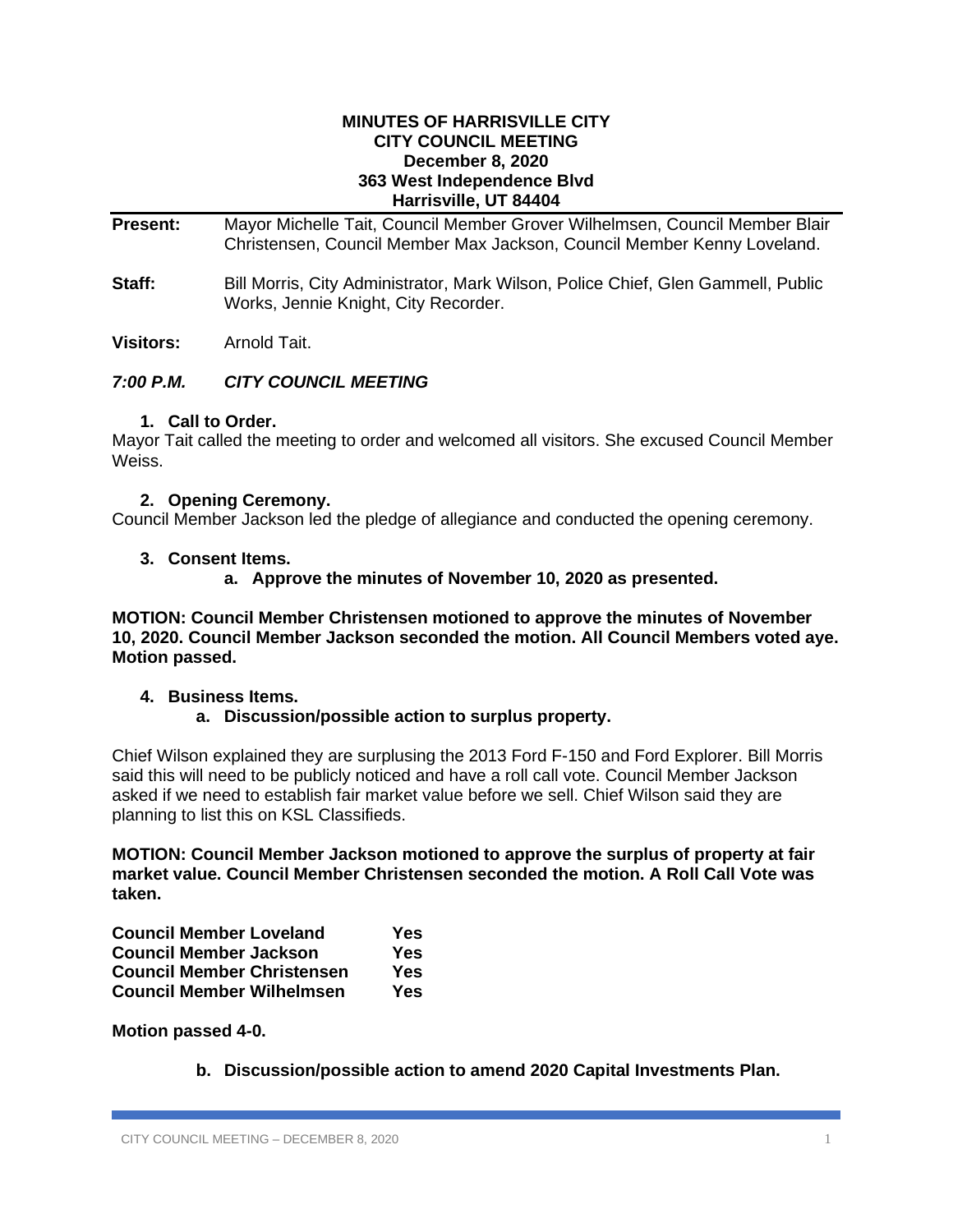Glen Gammell explained he is asking to add renovation of the Senior Center/Cabin in the amount of \$400,000. Council Member Jackson asked for the time capsule to be preserved. Glen Gammell said there are two capsules and he is aware of the location for both. If the renovation becomes too costly, they may have to demolish and rebuild the building.

**MOTION: Council Member Christensen motioned to approve the amendment of 2020 Capital Investments Plan as presented by staff. Council Member Loveland seconded the motion. All Council Members voted aye.**

### **c. Discussion/possible action to purchase GIS System for Roads, Sewer, Storm Water and Secondary Water Infrastructure.**

Glen Gammell explained this program is used by most of our surrounding cities. Finding and documenting our storm water and man holes, helps with documenting and meeting state and federal rules. This system is through Jones and Associates to survey our sewer grates, storm water lines, and roads. We can do reporting through this program as well. This includes three licenses; one for Staff, City Council and Planning Commission. If we are looking into a new proposed subdivision and we want to check the condition of our infrastructure, we will have access to our reporting.

Council Member Christensen asked what other cities are using this. Glen Gammell said Marriott-Slaterville, North Ogden, Ogden, among others. This is important for our aging infrastructure and getting quotes for sewer lines or storm water line repairs. Mayor Tait asked when this goes into effect. Glen Gammell said they will begin immediately and will be paid out of storm water utility fee. The \$950 annual fee will also be covered by utility fees. Bill Morris suggested GIS data for fire hydrants as well.

**MOTION: Council Member Jackson motioned to approve the purchase of GIS System for Roads, Sewer, Storm Water and Secondary Water Infrastructure with sewer utility fees. Council Member Christensen seconded the motion. A Roll Call Vote was taken.**

| <b>Council Member Wilhelmsen</b>  | Yes |
|-----------------------------------|-----|
| <b>Council Member Christensen</b> | Yes |
| <b>Council Member Jackson</b>     | Yes |
| <b>Council Member Loveland</b>    | Yes |

**Motion passed 4-0.**

## **5. Public Comments -** *(3 minute maximum)*

No public comments were offered.

## **6. Mayor/Council Follow-up:**

Council Member Jackson said there was some vandalism on the Terikee historic marker. This has been a discussion topic in the past on possible renovation of the marker. The Eagle Foundry in Orem said the cost for a bronze marker is about \$1,125. The heritage foundation will cover half of the cost. We need to discuss how to come up with the other funds. Bill Morris said there is a history budget that should cover the other half. Council Member Jackson said the best effort was made to solicit bids and this is the best company to renovate this. The new marker will be more uniform with the other existing markers.

Bill Morris said the annual training, which we normally do during election years, is mandated by state law, will be held as online training through the state auditor's class. Council Member